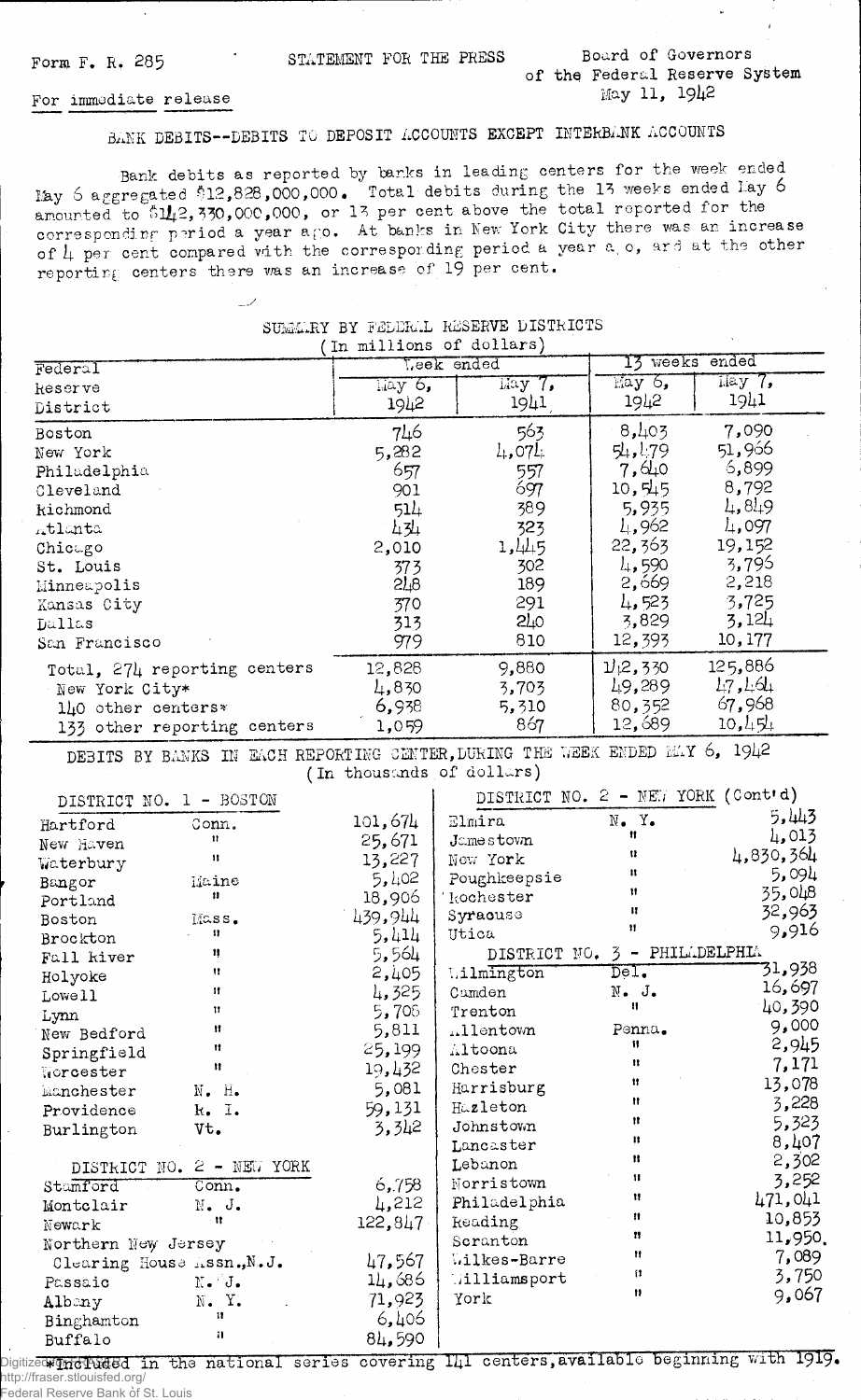Form F. R. 285-a

 $\bar{f}$ 

 $\hat{\rho}_s$  ,  $\hat{\omega}$ 

 $\mathcal{A}$ 

DEBITS BY BANKS IN EACH REPORTING (In thousands CENTER, DURING THE WEEK ENDED of dollars) \*Y 6, 1942

|                                    | DISTRICT NO. $l_+$ - CLEVELAND |             | DISTRICT NO. 6 - ATLANTA (Cont'd) |                   |                 |
|------------------------------------|--------------------------------|-------------|-----------------------------------|-------------------|-----------------|
| Lexington                          | Ky.                            | 5,601       | Albany                            | Ga.               | 1,867           |
| Akron                              | Ohio                           | 26,668      | Atlanta                           | 31                | 75,133          |
| Canton                             | 11                             | 13,249      | Augusta                           | n                 | 8,430           |
| Uincinnati                         | 11                             | 125,442     | Brunswick                         | Ħ                 | 1,068           |
| Cleveland                          | 11                             | 232,947     | Columbus                          | Ħ                 | 6,913           |
| Columbus                           | n                              | 64,127      | Elberton                          | 11                | 396             |
| Dayton                             | $\mathbf{H}$                   | 24,105      | Macon                             | n                 | 7,727           |
| Hamilton                           | $\mathbf{1}$                   | 4,493       | Newnan                            | ņ                 | 825             |
| Lima                               | $\mathbf{H}$                   | 4,198       | Savannah                          | Ħ                 | 10,675          |
| Lorain                             | $\mathbf{H}$                   | 1,560       | Valdosta                          | n                 | $-1,372$        |
| Middletown                         | 11                             | 5.441       | Now Orleans                       | La.               | 71,494          |
| Springfield                        | $\mathbf{H}$                   | 5,022       | Hattiesburg                       | Miss.             | 2,355           |
| Steubenville                       | Ħ                              | 2,919       | Jackson                           | Ħ                 | 10,727          |
| Toledo<br>$\overline{\phantom{a}}$ | Ħ                              | 48,758      | Meridian                          | 11                | 4,101           |
| Warren                             | Ħ                              | 4,169       | Vicksburg                         | 11                | 5,972           |
| Youngstown                         | Ħ                              | 14,731      | Chattanooga                       | Tenn.             | 16,290          |
| Zanesville                         | 11.                            | 2,271       | Knoxville                         | Ħ                 | 10,483          |
| Butler                             | Pa.                            | 3,546       | Nashville                         | $\mathbf{u}$      | 30,254          |
| Erie                               | n                              | 11,878      |                                   |                   |                 |
| Franklin                           | Ħ                              | 1,024       | DISTRICT NO.                      | $7 - CHICAGO$     |                 |
| Greensburg                         | Ħ                              | 2,652       | Aurora                            | III.              | 3,649           |
| Homestead                          | Ħ                              | 1,203       | Bloomington                       | 11                | 4,137           |
| Oil City                           | n                              | 2,902       | Champaign-Urbana                  | 11                | 4,968           |
| Pittsburgh                         | Ħ                              | 283,222     | Chicago                           | 11                | 1,153,174       |
| Wheeling                           | W. Va.                         | 9,292       | Danville                          | 11                | 3,267           |
|                                    |                                |             | Decatur                           | Ħ                 | 6,029           |
| DISTRICT NO. 5 - RICHMOND          |                                |             | Elgin                             | Ħ                 | 2,266           |
| Washington                         | $D_{\bullet}$ $C_{\bullet}$    | 112,901     | Moline                            | Ħ                 | 3,230           |
| Baltimore                          | $_{\rm Md}$ .                  | 159,361     | Peoria                            | n                 | 19,753          |
| Cumberland                         | Ħ                              | 2,221       | Rockford                          | $\mathbf{u}$      | 10,572          |
| Hagerstown                         | u                              | 3,894       | Springfield                       | Ħ                 | 7,240           |
| Asheville                          | $N_{\bullet}$ $C_{\bullet}$    | 4,006       | Fort Wayne                        | Ind.              | 12,092          |
| Charlotte                          | Ħ                              | 27,593      | Gary                              | u<br>$\mathbf{u}$ | 6,419           |
| <b>Durham</b>                      | Ħ                              | 9,763       | Hammond                           | n                 | 2,836           |
| Greensboro                         | Ħ                              | 7,002       | Indianapolis                      | Ħ                 | 111,689         |
| Raleigh                            | Ħ                              | 23,437      | South Bend                        | 11                | 13,900          |
| Wilmington                         | Ħ                              | 7,148       | Terre Haute                       |                   | 6,729           |
| Winston-Salem                      | Ħ                              | 11,446      | Cedar Rapids                      | Iowa<br>Ħ         | 9,495           |
| Charleston                         | $S - C$ .<br>Ħ                 | $*7,500$    | Clinton                           | $\mathbf{u}$      | 2,347           |
| Columbia                           | 11                             | 10,210      | Davenport                         | Ħ                 | 7,372           |
| Greenville                         | $\mathbf{H}$ .                 | 7,126       | Des Moines                        | 11                | 42,193          |
| Spartanburg                        |                                | 4,043       | Dubuque                           | 11                | 3,326           |
| Danville                           | Va,<br>п                       | 2,465       | Mason City                        | n                 | 3,595<br>1,307  |
| Lynchburg                          | Ħ                              | 4,695       | Muscatine                         | $\mathbf{11}$     | 14,467          |
| Newport Nows                       | n                              | 3,322       | Sioux City<br>Waterloo            | 11                | 7,570           |
| Norfolk                            | 11                             | 22,106      | Adrian                            | Mich.             | 1,442           |
| Portsmouth                         | 11                             | 2,422       | Battle Creek                      | 11                | 5,117           |
| Richmond                           | 11                             | 48,949      | Bay City                          | Ħ                 | 3,928           |
| Roanoke                            |                                | 9,636       | Detroit                           | $\mathbf{u}$      | 364,846         |
| Charleston                         | W.<br>Va.<br>Ħ                 | 16,275      | Flint                             | Ħ                 | 10,148          |
| Huntington                         |                                | 6,206       | Grand Rapids                      | u                 | 16 <b>,</b> 184 |
|                                    |                                |             | Jackson                           | n                 | 5,376           |
|                                    | DISTRICT NO. 6 - ATLANTA       |             | Kalamazoo                         | Ħ                 | 6,985           |
| Birmingham                         | Ala.<br>Ħ                      | 39,269      | Lansing                           | u                 | 8,687           |
| Dothan                             | 11                             | 1,983       | Saginaw                           | $\mathbf{u}$      | 6,723           |
| Mobile                             | n                              | 58,924      | Green Bay                         | Wis.              | 4,735           |
| Montgomery                         | Fla.                           | 8,438       | Manitowoc                         | 11                | 2,544           |
| Jacksonville                       | n                              | 27,833      | <b>Eilwaukoo</b>                  | 11                | 99,053          |
| Miami<br>Pensacola                 | 11                             | 14,419      | Oshkosh                           | u                 | 2,751           |
|                                    | Ħ                              | $\mu$ , 201 | Sheboygan                         | Ħ                 | 7,721           |
| Tampa                              |                                | 12,997      |                                   |                   |                 |

 $\hat{\mathcal{C}}$ 

♦Estimated,

 $\ddot{\phantom{1}}$ Digitized for FRASER http://fraser.stlouisfed.org/

Federal Reserve Bank of St. Louis